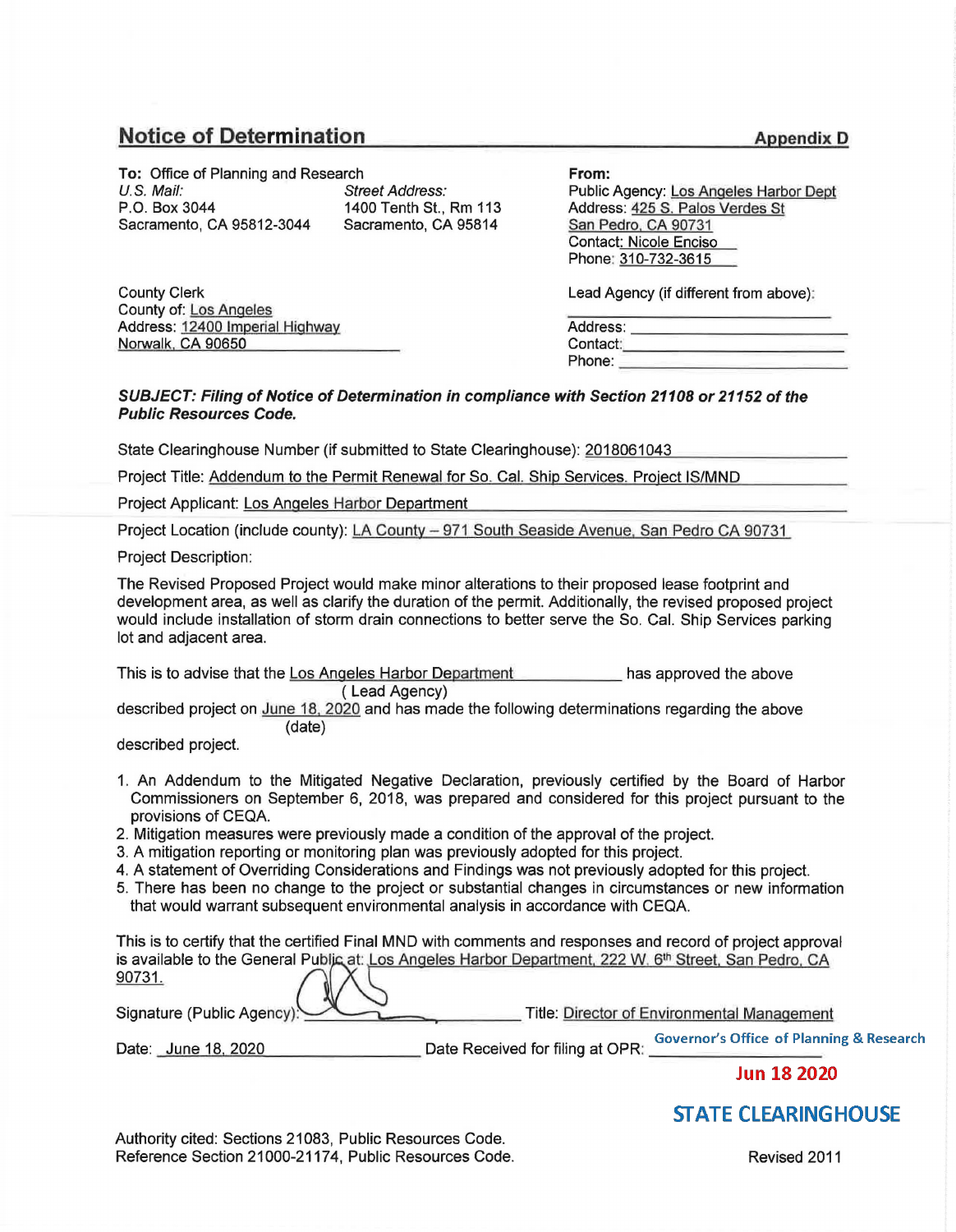Dean C. Logan Los Angeles County Registrar/ Recorder 12400 Imperial Highway, Norwalk, CA (800)201-8999

### BUSINESS FILINGS REGISTRATION

## NORWALK DEPARTMENT HEADQUARTER



Monday, September 10, 2018 10:15 AM

#### 4524

City of Los Angeles-Port of Los A...

## Item (s)

 $\omega_{\rm{p}}=-\sigma^2$ 

| Fee                                       | Qty | Total      |
|-------------------------------------------|-----|------------|
| NoD - County Posting Fee 1<br>2018227939  |     | \$75,00    |
| NoD - Negative Declaratio 1<br>2018227939 |     | \$2,280.75 |
| Total                                     |     | \$2,355.75 |
| Total Documents:                          |     |            |
| $Customer$ payment $(s)$ :                |     |            |
| Billing                                   |     | \$2,355.75 |